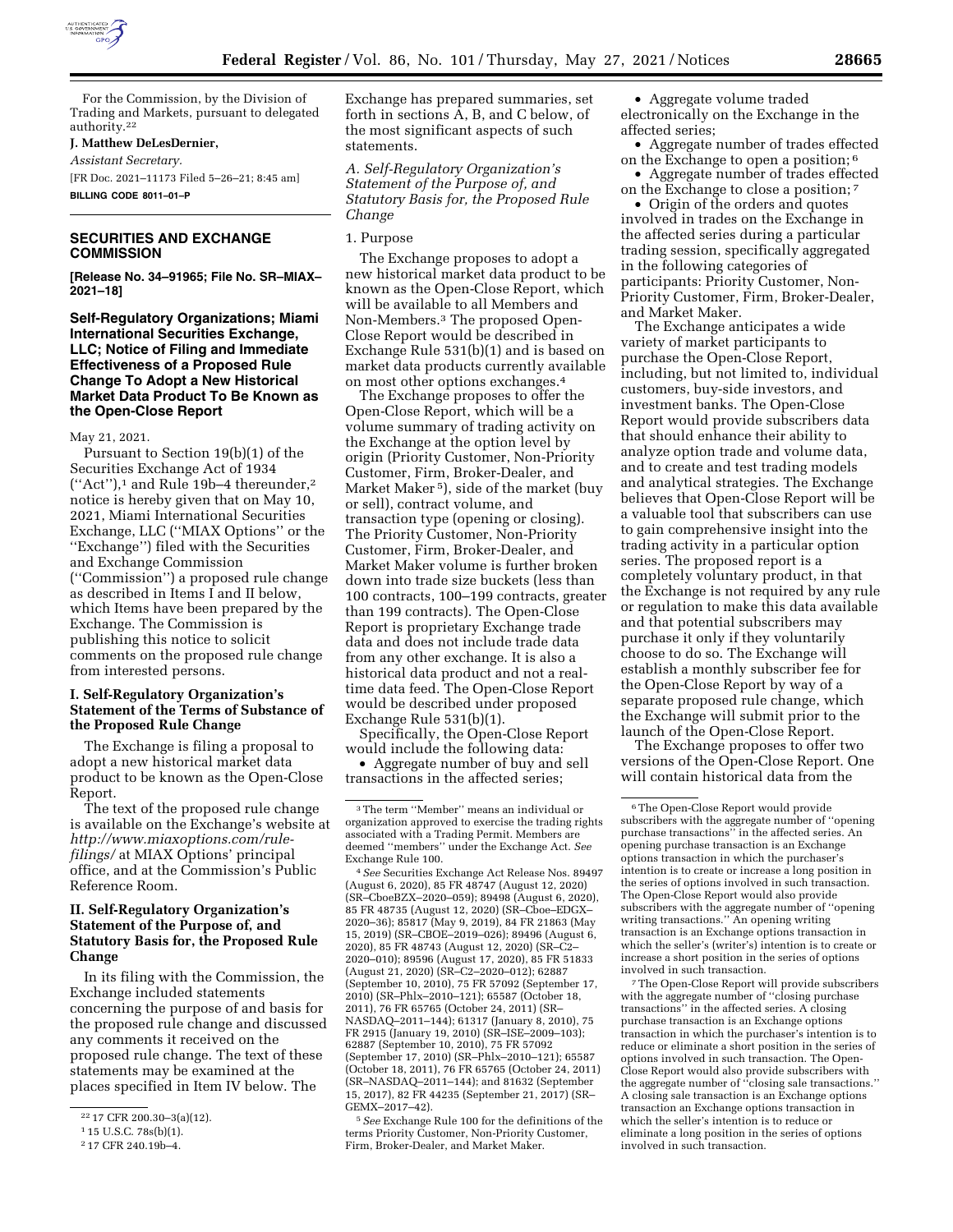previous trading day and will be available after the end of the trading day, generally on a T+1 basis. The other version will include ''snapshots'' taken every 10 minutes throughout the trading day and would be available within five minutes of the conclusion of each 10 minute period.

### End of Day Report

The end of day product would include the aggregate data described above representing the entire trading session. It would be calculated during an overnight process after the close of trading on the Exchange and would be available to subscribers for download the following morning at approximately 7:00 a.m., ET.

#### Intra-Day Report

The Exchange also proposed to offer an intraday Open-Close Report that would also include aggregated data described above, but would be produced and updated every 10 minutes during the trading day. Data would be captured in ''snapshots'' taken every 10 minutes throughout the trading day and would be available to subscribers within five minutes of the conclusion of each 10 minute period. For example, subscribers to the intraday product would receive the first calculation of intraday data no later than 9:45 a.m. ET, which represents data captured from 9:30 a.m. to 9:40 a.m. Subscribers will receive the next update by 9:55 a.m., representing the data previously provided aggregated with data captured up to 9:50 a.m., and so forth. Each update will represent combined data captured from the current ''snapshot'' and all previous ''snapshots'' and thus will provide open-close data on an aggregate basis. The intraday Open-Close Report will provide a volume summary of trading activity on the Exchange at the option level by origin (Priority Customer, Non-Priority Customer, Firm, Broker-Dealer, and Market Maker), side of the market (buy or sell), and transaction type (opening or closing). All volume will be further broken down into trade size buckets (less than 100 contracts, 100– 199 contracts, greater than 199 contracts).

The Exchange believes the proposed intraday Open-Close Report may also provide helpful trading information regarding investor sentiment that may allow market participants to make better trading decisions throughout the day and may be used to create and test trading models and analytical strategies and provides comprehensive insight into trading on the Exchange. For example, intraday open data may allow a market participant to identify new

interest or possible risks throughout the trading day, while intraday closing data may allow a market participant to identify fading interests in a security.

#### 2. Statutory Basis

The Exchange believes that its proposed rule change is consistent with Section 6(b) of the Act<sup>8</sup> in general, and furthers the objectives of Section 6(b)(5) of the Act 9 in particular, in that it is designed to prevent fraudulent and manipulative acts and practices, to promote just and equitable principles of trade, to remove impediments to and perfect the mechanism of a free and open market and a national market system, and to protect investors and the public interest, and that it is not designed to permit unfair discrimination among customers, brokers, or dealers.

In adopting Regulation NMS, the Commission granted self-regulatory organizations (''SROs'') and brokerdealers increased authority and flexibility to offer new and unique market data to the public. It was believed that this authority would expand the amount of data available to consumers, and also spur innovation and competition for the provision of market data. Particularly, the Open-Close Report further broadens the availability of U.S. option market data to investors consistent with the principles of Regulation NMS. The data product also promotes increased transparency through the dissemination of the Open-Close Report's data. The proposed rule change would benefit investors by providing access to the Open-Close Report, which may promote better informed trading throughout the trading day. Particularly, information regarding opening and closing activity across different option series during the trading day may indicate investor sentiment, which may allow market participants to make better informed trading decisions throughout the day. Subscribers to the data may also be able to enhance their ability to analyze option trade and volume data and create and test trading models and analytical strategies. The Exchange believes the Open-Close Report provides a valuable tool that subscribers can use to gain comprehensive insight into the trading activity in a particular series, but also emphasizes such data is not necessary for trading.

Moreover, other exchanges also off a substantially identical data product.<sup>10</sup> Specifically, NASDAQ OMX PHLX

(''PHLX'') and the NASDAQ Stock Market LLC (''NASDAQ'') offer the PHLX Options Trade Outline (''PHOTO'') and NASDAQ Options Trade Outline (''NOTO''), respectively. The Cboe Exchange, Inc. (''Cboe''), Cboe C2 Exchange, Inc. (''C2''), Cboe BZX Exchange, Inc. (''BZX''), and Cboe EDGX Exchange, Inc. (''EDGX'') all offer the market data products called the End of Day and Intraday Open-Close Data. The Phlx, Nasdaq, Cboe, C2, BZX, and EDGX products provide substantially the same information as that included in the proposed Open-Close Report. Like the proposed product, the data is provided to subscribers in the other exchange's market data products after the end of the trading and cumulatively every 10 minutes and provided within five minutes of the conclusion of each 10 minute period.

### *B. Self-Regulatory Organization's Statement on Burden on Competition*

The Exchange does not believe that the proposed rule change will result in any burden on competition that is not necessary or appropriate in furtherance of the purposes of the Act. Rather, the Exchange believes that the proposal will promote competition by permitting the Exchange to offer a data product similar to those offered by other competitor options exchanges.11 The Exchange is proposing to introduce the Open-Close Report in order to keep pace with changes in the industry and evolving customer needs, and believes this proposed rule change would contribute to robust competition among national securities exchanges. As noted, most other options exchanges offer a market data product that is similar to the Open-Close Report.12 As a result, the Exchange believes this proposed rule change permits fair competition among national securities exchanges. Therefore, the Exchange does not believe the proposed rule change will result in any burden on competition that is not necessary or appropriate in furtherance of the purposes of the Act.

## *C. Self-Regulatory Organization's Statement on Comments on the Proposed Rule Change Received From Members, Participants, or Others*

Written comments were neither solicited nor received.

### **III. Date of Effectiveness of the Proposed Rule Change and Timing for Commission Action**

The Exchange has filed the proposed rule change pursuant to Section

<sup>8</sup> 15 U.S.C. 78f(b).

<sup>9</sup> 15 U.S.C. 78f(b)(5).

<sup>10</sup>*See supra* note 4.

<sup>11</sup> *Id.* 

<sup>12</sup> *Id.*